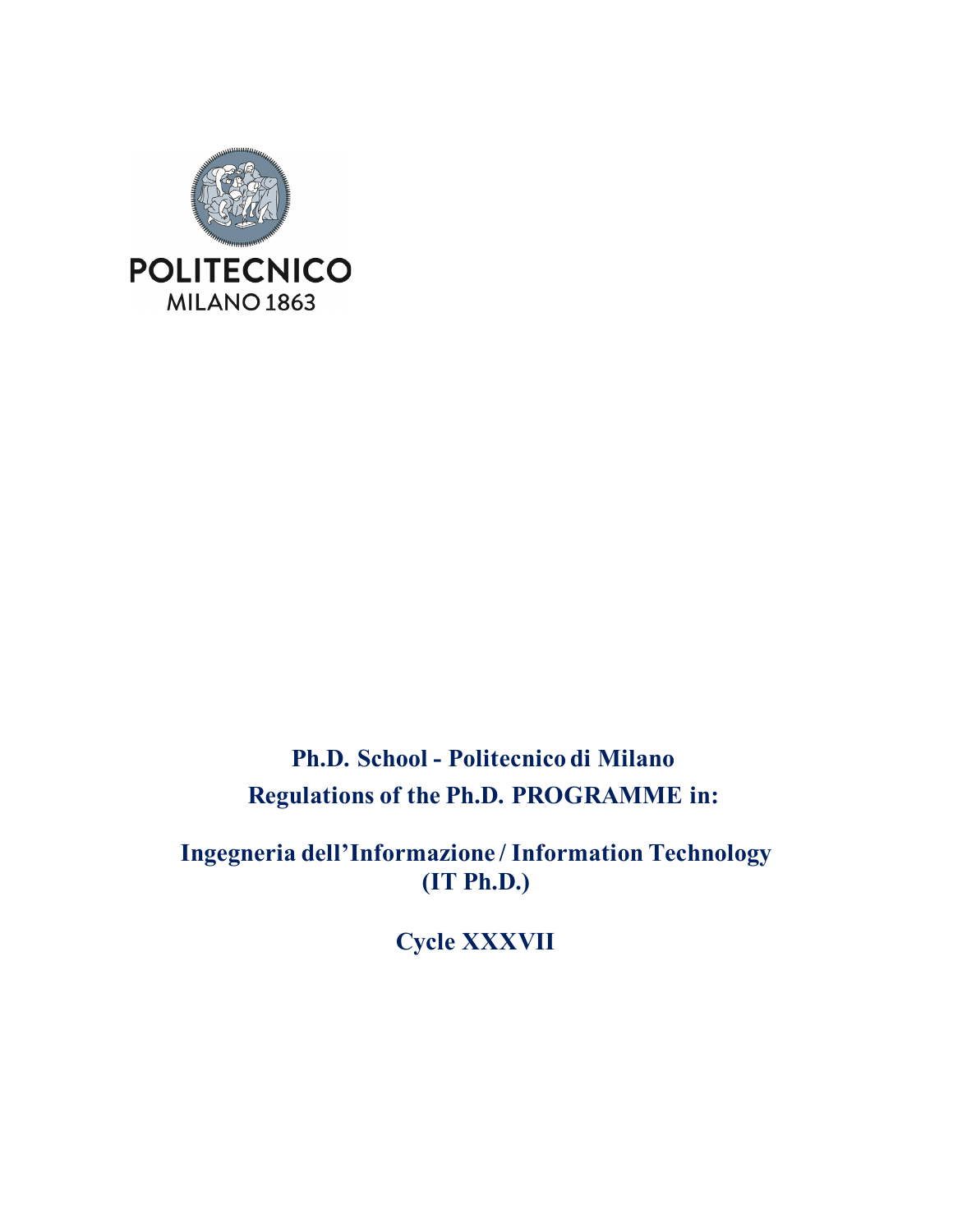## 1. General Information

Ph.D. School - Politecnico di Milano

Ph.D. PROGRAMME: Information Technology Course start: November 2021

Location of the Ph.D. PROGRAMME: Milano Leonardo

Promoter Department: Electronics, Information and Bioengineering [Elettronica, Informazione e Bioingegneria (DEIB)]

Scientific Disciplinary Sectors

- $\Box$  ING-INF/05: Information processing systems
- □ ING-INF/04: Systems and control engineering
- □ ING-INF/03: Telecommunications
- $\Box$  ING-INF/01: Electronics
- □ ING-INF/02: Electromagnetic fields

Ph.D. School Website: **<http://www.polimi.it/phd>**

Ph.D. Programme Website: **[http://dottoratoit.deib.polimi.it](http://dottoratoit.deib.polimi.it/)**

Areas:

1) Computer Science and Engineering (ING-INF/05: Information processing systems)

2) Electronics (ING-INF/01: Electronics)

3) Systems and Control (ING-INF/04: Systems and control engineering)

4) Telecommunications (ING-INF/03: Telecommunications - ING-INF/02: Electromagnetic fields)

## 2. General presentation

The Ph.D. Course in Information Technology is organized at the Department of Electronics, Information and Bioengineering (DEIB) and provides the Ph.D. School of the Politecnico di Milano with a significantly large programme, that encompasses all research areas in Computer Science and Engineering, Electronics, Systems and Control, and Telecommunications, and amounts to 18% of the total number of Ph.D. students in the School.

These research fields are of great scientific and technical interest to both industry, and governmental organizations and to the society in general. They are crucial to foster the technological development and digital transformation of our economy and society, as also recognized by the EU research funding policies. This doctorate opens up interesting possibilities of extended study and participation in state-ofthe-art research in Information Technology (IT). The many scientific collaborations of DEIB with renowned research institutes in Europe, the United States and worldwide, facilitate access to the world of international research through meetings with scientists and visits to laboratories abroad. The intense industrial collaboration of DEIB in applied research allows the doctoral student to become acquainted with the activities of technologically advanced companies, thus acquiring the elements needed to support a career choice in industrial research as well as at university. DEIB's scientific IT activities are organized along many research lines, organized in four areas: Computer Science and Engineering, Electronics, Systems and Control, and Telecommunications.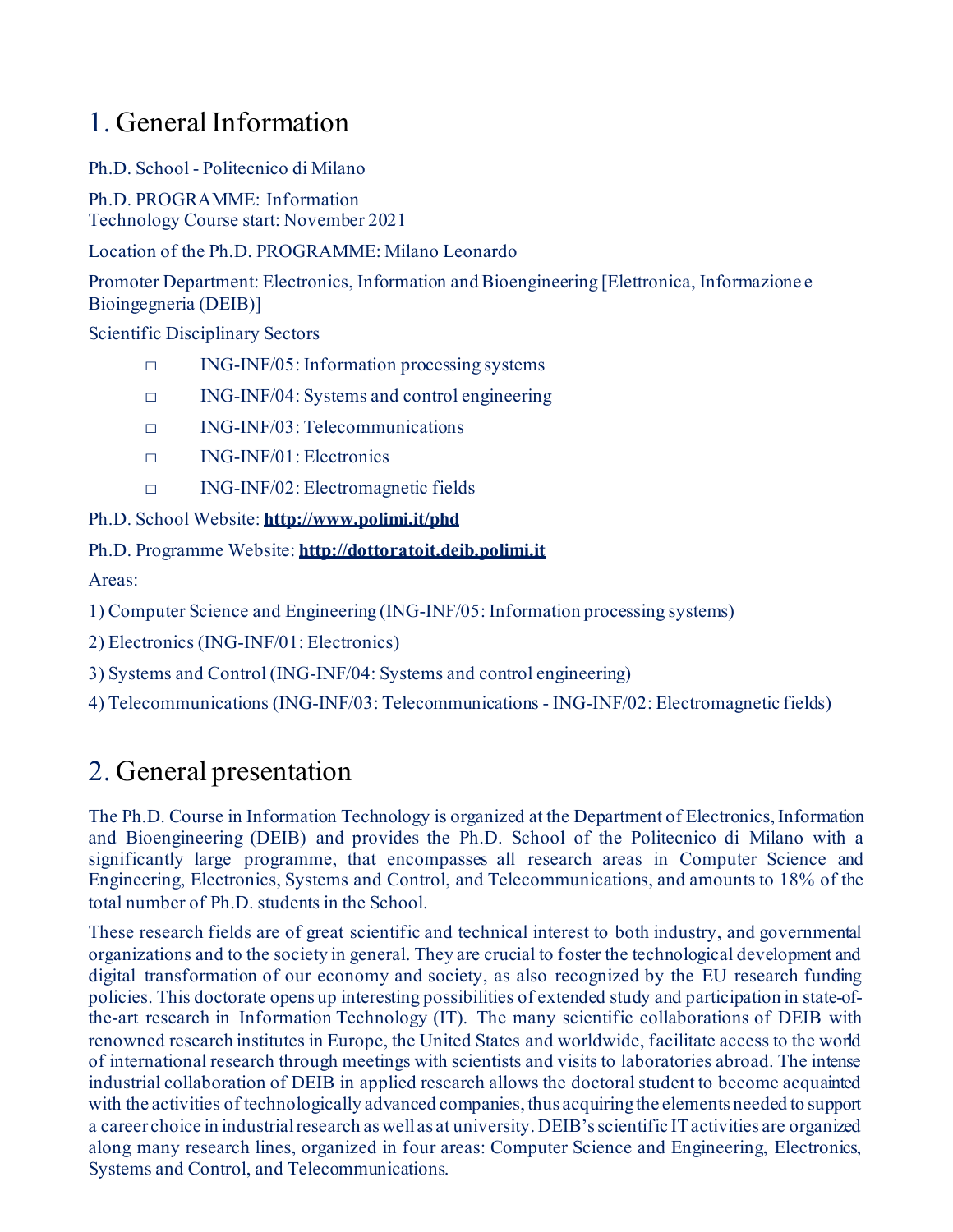**Computer Science and Engineering** aims at the development of Information Technology and its application to innovative products and services in many fields. The research activity focuses on the following research areas: artificial intelligence, machine learning, data analysis, robotics, information systems, database management, bio-informatics, security and reliability, information design for the web, methods and applications for interactive multimedia, computer vision, advanced software architectures and methodologies, embedded systems design, computer architectures, dependable systems, and computer performance.

The research activities in the **Electronics** area focus on new developments, such as applied nanoelectronics, sensors and diagnostic technologies, genetics and biomedicine, diagnostics of cultural heritage, and astrophysics applications. The research framework is naturally dynamic and evolving, continuously driven by prospects and new initiatives.

The research activity in **Systems and Control** covers various research areas related to control systems science, robotics and industrial automation, nonlinear and networked systems, ecosystems and environmental modelling, and operations research. Specific research topics are: predictive, distributed, and robust estimation and control; model identification and data analysis, data-driven modeling and decision making; automation of automotive, transportation, energy, and manufacturing systems; collaborative and mobile robotics; modeling and control of biological, social, and economic systems; ecology, natural resources management, and climate change; discrete and nonlinear optimization models and algorithms.

Given the interdisciplinary nature of the world of **Telecommunications**, many skills coexist in this area of research. Among these are transmission systems and telecommunication networks, radio and optical wireless transmission, digital signal processing, electromagnetic methods, remote sensing methods and systems, audio and video analysis and production.

The four curricula supported by the aforementioned areas correspond to a traditional partition of IT, but their presence in the same Ph.D. Programme facilitates and encourages interdisciplinary research projects as well. Interdisciplinarity is also exploited through the collaboration with other Ph.D. Programmes, as it is intrinsic to the pervasive nature of IT. Information Technology is bringing about a deep reorganization of industrial structures, with mergers and alliances between electronics, computer, and telecommunication companies. Interesting opportunities in public administrations and personal entrepreneurship are also available.

The Ph.D. course is managed by a Coordinator and a Faculty Board.

The Coordinator chairs the Faculty Board, coordinates the preparation of the annual Educational Programme and organises the general educational activities of the Ph.D. course (see Attachment A1).

The Faculty Board is responsible for the Educational Program and for the teaching and administrative activities related to the Ph.D. course (see Attachment A2).

## 3. Objectives

The Ph.D. Program in IT enrols about 70 students per year, mostly supported by scholarships from public institutions and private companies. After admission, each Ph.D. student chooses a research advisor and a professor of the Doctoral Board as a tutor. Study activities consist of courses and individually guided study.

Advanced courses (in English), reserved to doctoral students and senior graduate students, bring attendees to the frontiers of knowledge in the sectors where DEIB's research is most active. Specific courses on relevant subjects are also organized by various national and international schools regularly accessed by our Ph.D. students. Participation in local and external courses supplies the necessary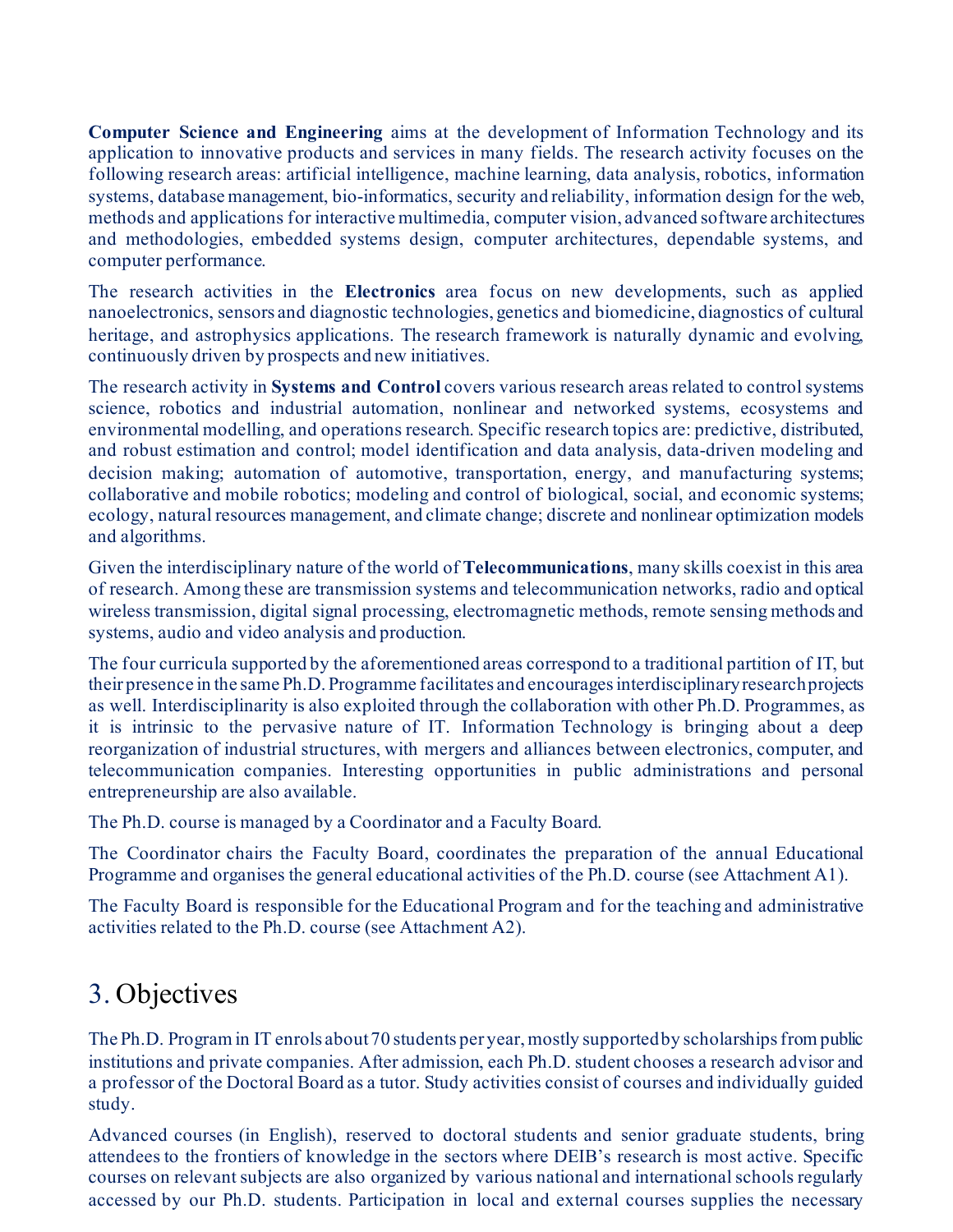knowledge to approach research problems in the most serious and competitive way. Our Ph.D. students also have to follow courses to develop so-called transferable skills, offered by the Ph.D. School of the Politecnico di Milano.

All research is performed under the guidance of a scientific supervisor, or advisor. Throughout the threeyear period, the student will have several possibilities to publicly illustrate both his/her studies and research results to DEIB professors and colleagues, and to international audiences, e.g., at international scientific conferences or at school and project meetings. In doing this, the Ph.D. candidates will leverage the soft skills acquired from the Ph.D. School courses, developing a capacity for public speaking as well as improving their ability in oral and written communication.

The Ph.D. Programme is held within a large international framework that includes also joint Programs established with foreign institutions, aimed at training young researchers and Ph.D. students.

## 4. Professional opportunities and job market

The Ph.D. degree in Information Technology gives access to the highest levels of scientific research in the ICT and related areas. Depending on their interests, their personal inclinations and circumstances, students who have reached the Ph.D. degree may head for a career either in academia or in companies and research institutions, both in Italy and abroad.

Each year, Politecnico di Milano and neighboring universities award post-doctorate positions oriented towards research and teaching. In recent years, the number of positions offered in IT has fulfilled the expectations of the best Ph.D. graduates. As a result of the experience gained with their Ph.D. studies, in seminary courses, conferences, and other education activities, the research graduate is also qualified to undertake teaching activities.

The practice of communicating and working in English, as well as the knowledge of the academic world, acquired during visits and stays abroad, qualifies the Ph.D. graduate for positions offered by the best universities, research centers, and innovative companies worldwide.

As evidence of the interest shown by the industrial sector for this Ph.D. path, many scholarships for graduate students at DEIB have been funded by major companies, to promote research in their respective fields of interest. More than half of IT Ph.D. graduates get a satisfactory position in companies, while about 44% access a career in academia and research centers.

Those aiming for a research career in industry should consider that the globalization of the economy has led to industrial research centers often established in other countries, and organized into intercontinental research structures that impose great mobility on the researchers themselves.

Openings are also available in sectors that are not tied to industry, but to services (e.g., transport planning, natural and human resource management, web services), in important engineering firms, in technical services of government and EU bodies, and in international institutions.

Finally, the skills and results developed in Ph.D. activities may lead, as it happened in the past for about 6% of graduates, to the founding of innovative and creative companies, where it is possible to combine personal interests and entrepreneurial attitudes.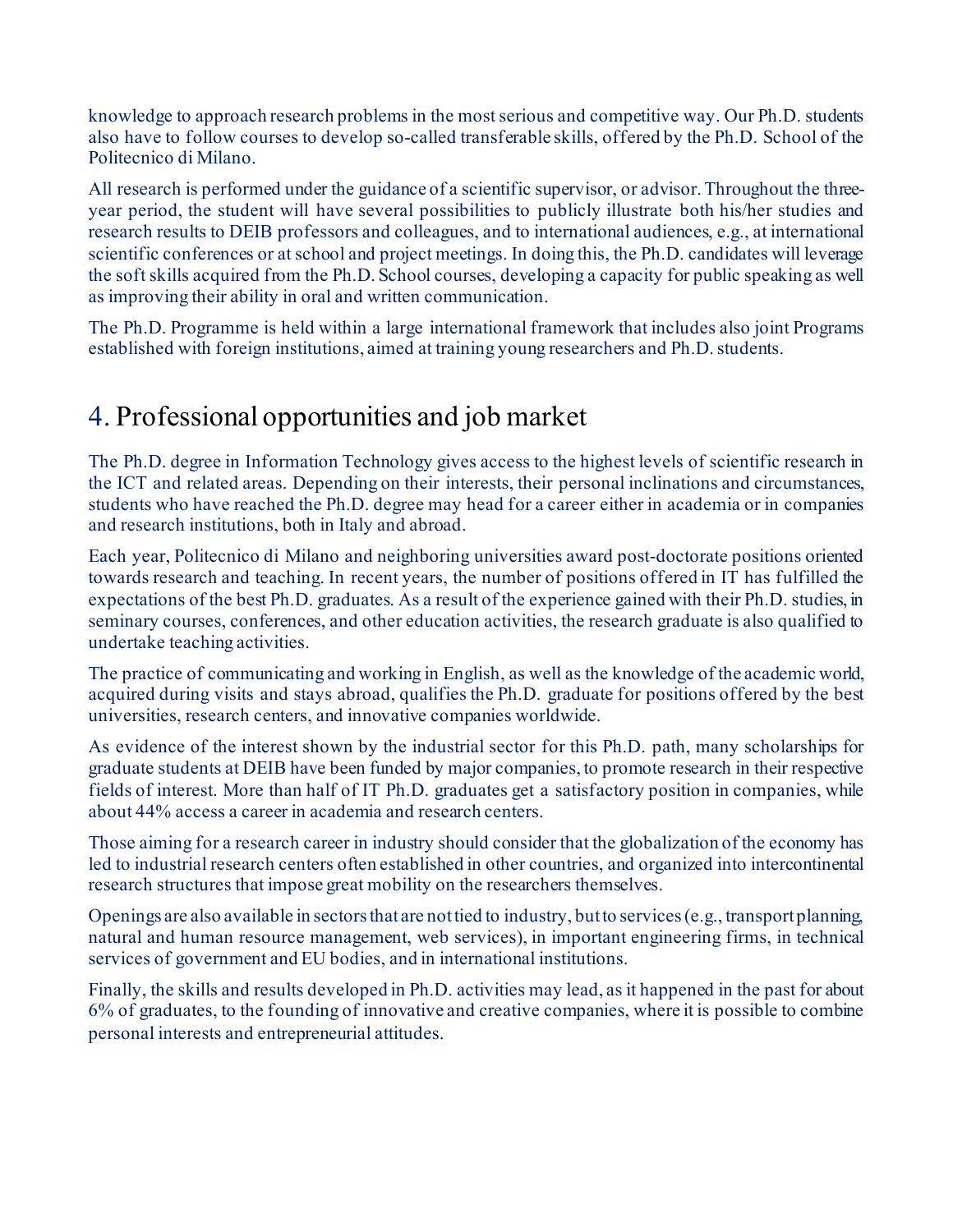## 5. Enrolment

## **5.1 Admission requirements**

Both Italian and international citizens may apply. They are requested to have graduated in accordance with the pre-existing laws, Ministerial Decree (D.M.) No. 509 of 03/11/1999, or to hold a Master of Science degree in accordance with D.M. No. 509 of 03/11/1999, or a Master of Science in accordance with D.M. No. 270 of 22/10/2004, or a similar academic title obtained abroad, equivalent for duration and content to the Italian title, having an overall duration of university studies of at least five years.

The certified knowledge of English is a requirement for admission. Please refer to the Ph.D. School website for details.

The admission to the Programme is granted upon evaluation of the candidate's curriculum, motivation letters and proposal for a possible Ph.D. research, which candidates will send together with their application to the admission announcement.

## **5.2 Admission deadlines and number of vacancies**

The number of positions is reported in the Call for admission to the 37<sup>th</sup> Ph.D. cycle Programmes, available a[t http://www.polimi.it/phd](http://www.polimi.it/phd)

Both scholarships on general and on specific topics are available, as specified in the call for admission.

Scholarships may be granted from the University and Research Ministry, from Politecnico di Milano, from companies or from the Dipartimento di Elettronica, Informazione e Bioingegneria, based on research project funds.

## 6. Contents

### **6.1 Requirements for the Ph.D. title achievement**

At the beginning of the Ph.D. activities:

- students have to select a *Supervisor,* or *Advisor,* who will guide and support their research activities aimed at the development of the Ph.D. thesis. The advisor is not necessarily a member of the Faculty Board, and may also belong to an institution different from Politecnico di Milano. The advisor can be supported by one or more co-supervisors.
- the Faculty Board assigns a *Tutor* to each Ph.D. candidate to supervise and assist him/her in the overall training Programme. The tutor is a professor belonging to the Faculty Board. The tutor assists the candidate in the choice of courses to be included in the study plan, which has to be submitted every year for approval to the Coordinator of the Ph.D. Program (see also section 6.4 below). The Faculty Board may assign extra course credits to one or more candidates, in case they need to complete their preparation in specific topics, relevant for their research projects.

All activities related to courses (attendance/evaluation) have to be completed by the end of the second year of the Ph.D. activity.

At the end of each year, each Ph.D. candidate has to pass an evaluation exam to continue the Programme.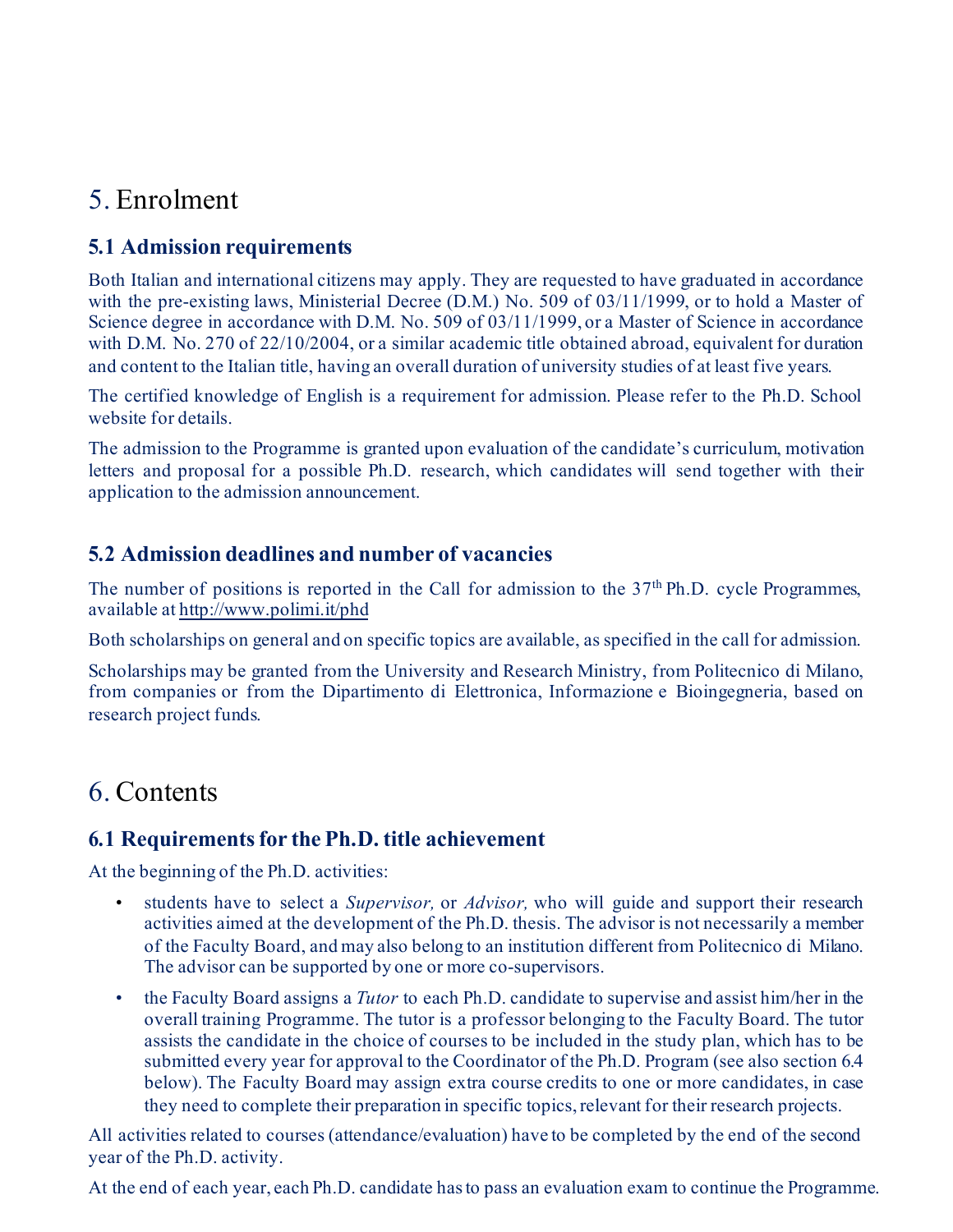At the conclusion of the Ph.D. studies, the Board of Professors evaluates the candidates. Candidates who receive a positive evaluation can submit their theses to two external reviewers. If the evaluation provided by the reviewers is positive (or after the revisions possibly required by them), the candidates can defend their thesis in a final exam, in front of a Committee composed of three members, at least two of which must be external experts.

The set of activities of the Ph.D. student within the Programme are summarized in the following graph:



### **6.2 Research development**

The main aim of all Politecnico di Milano Ph.D. Programmes is the development of a research-oriented mind-set in the candidates, with general research-oriented skills and expertise in a specific research topic. To this end, candidates must develop the ability to formulate and solve problems in complex contexts, to perform deep problem analysis, to identify original solutions and evaluate their applicability in practical contexts. These skills provide the Ph.D. candidates with major opportunities of development in their research both in the academic field and in public and private organizations.

Ph.D. candidates are required to develop an original research contribution, coherent with the research topics developed in the Department where the Ph.D. Program is carried out. The Ph.D. thesis must thus contribute to increase the knowledge in the candidate's research field. The original research results are collected in the Ph.D. thesis, where the candidate's contribution is positioned in relation to the state of the art in the specific research field.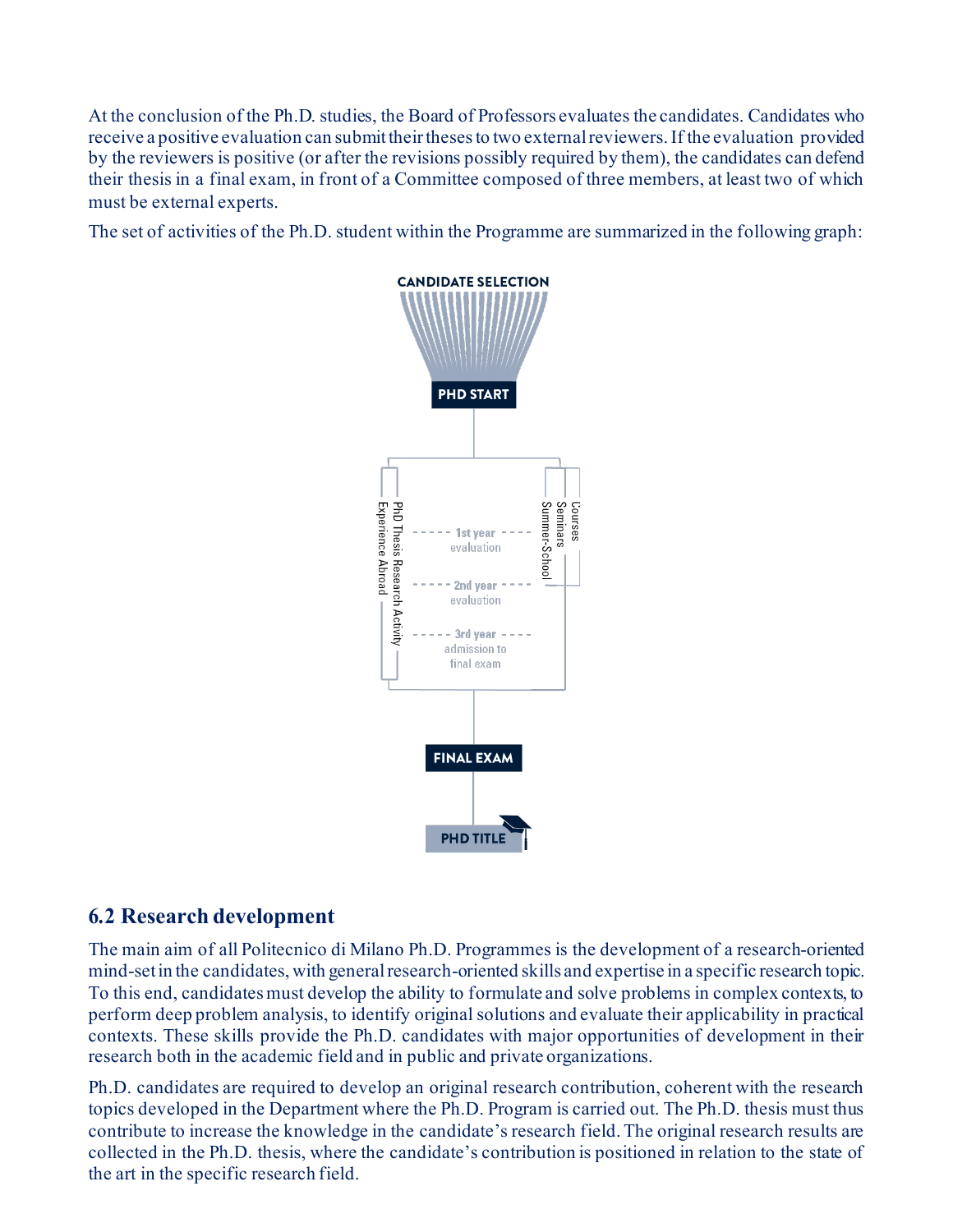The Ph.D. research is developed under the guidance of the supervisor, who supports the candidate in the setting-out and in the everyday activities related to the thesis development. The supervisor can be supported by one or more co-supervisors.

Further activities intended to develop the candidate's personal skills and research expertise are encouraged during the Ph.D. path.

Candidates must acquire the ability to present and discuss their work in their research community. Consequently, both participation in international conferences and publication of the research results in peer-reviewed journals are encouraged. A minimum number of publications is required by the end of the Ph.D. path.

The Ph.D. Program favors the candidates' research interactions with other groups in their research field, preferably abroad. Research visits of at least three months are strongly encouraged, since through them the candidates can acquire further skills to develop their research work and thesis.

The duration of the program is normally three years.

### **6.3 Objectives and general framework of the teaching activities**

The Ph.D. Programmes and the Ph.D. School activate teaching forms of different kinds and credit value, including courses, seminars, project workshops, and laboratories. Teaching activities cover both basic research issues (problems, theories, methods) that represent the founding element of the Ph.D. Programme and identify its cultural position, and research issues connected with the problems developed in the theses, which are deeply studied and investigated.

Lessons are usually offered in English.

The Ph.D. School of the Politecnico di Milano proposes a set of courses aiming to train the Ph.D. candidates in soft and transferable skills. The skills and abilities provided by these courses are expected to help candidates across different areas of their careers in order to respond to the rapidly evolving needs of the global economy and society at large.

The Ph.D. Programme in Information Technology offers courses, held at DEIB by internal or foreign professors, in the four areas in which it is structured, *i.e.*, Computer Science and Engineering, Electronics, Systems and Control, and Telecommunications, as well as some cross-area courses. All courses are worth 5 credits.

Candidates must earn in the first two years a **minimum of 25 ECTS** credits from courses consistent with their Ph.D. activities, among which at least 10 credits should be obtained from characterising Ph.D. courses offered by the Ph.D. Programme in Information Technology, whereas at least 10 credits should be obtained from courses on soft and transferable skills proposed by the Ph.D. School, and at most 5 credits may be taken from external Ph.D. courses, *e.g.*, from other Ph.D. Programmes or from Ph.D. Summer Schools. All the abovementioned courses should provide an evaluation of the student's performance for the corresponding credits to be assigned. Other activities, for which no credits are assigned, fall within the scientific activities which the Faculty Board takes into account in the overall evaluation. Courses from the Master Degree may be inserted in the curriculum of the student, in agreement with the Supervisor and the Tutor, but do not contribute to the acquisition of credits. The Faculty Board may assign extra course credits to candidates, in case they need to complete their preparation in specific topics, relevant for their research projects.

The table below summarizes the candidate's path (as regards coursework activities). At the same time, the Program assumes that the candidates are devoted to research activity in a continuous way, following the lead of their supervisors, and of the Faculty Board.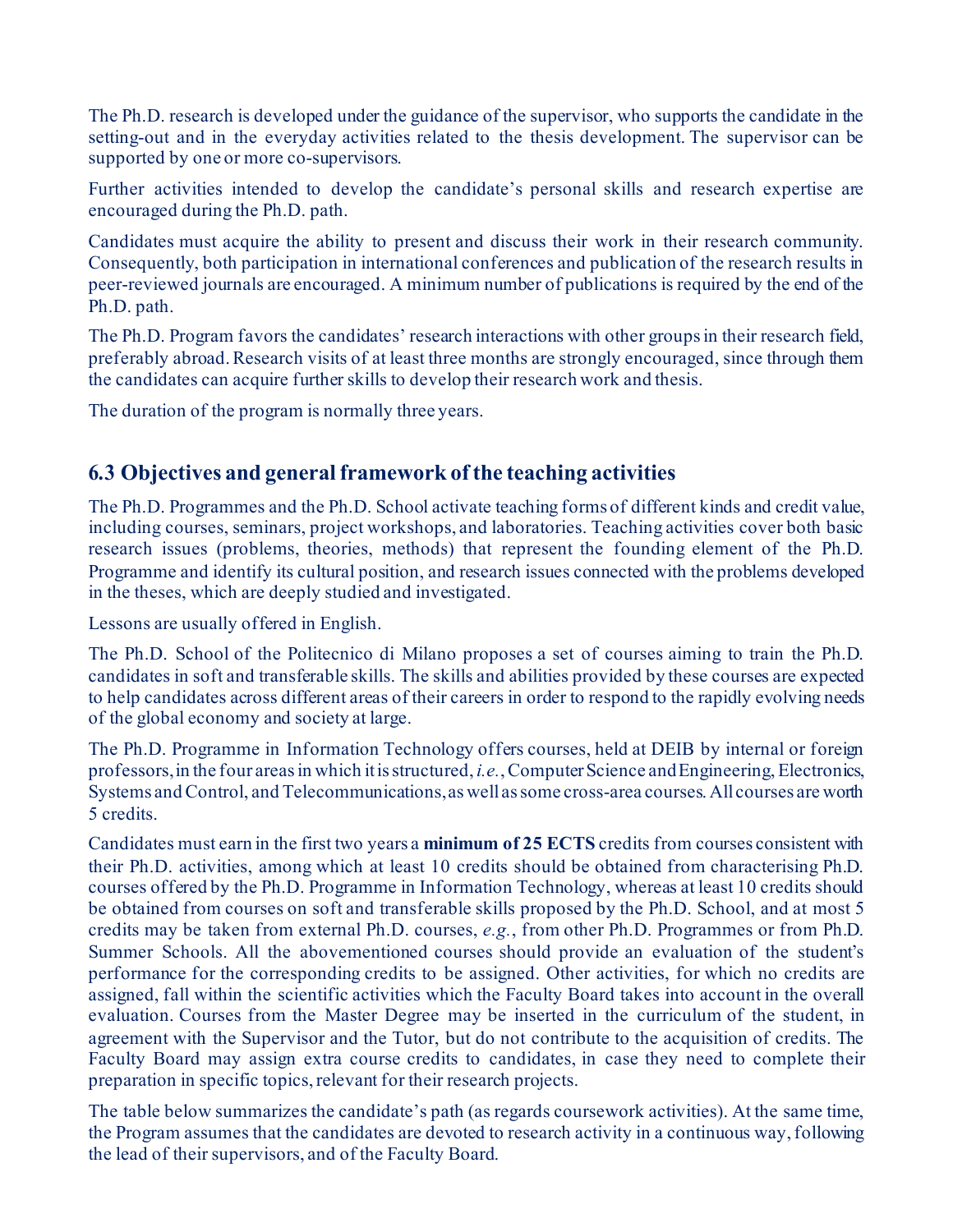#### *First/Second Year*

| Courses                                                                                                                   | Details or reference                          | Number of credits |  |
|---------------------------------------------------------------------------------------------------------------------------|-----------------------------------------------|-------------------|--|
| Courses characterizing<br>the Ph.D. program                                                                               | See Table A (details in Ph.D. School website) | min 10            |  |
| Ph.D. School Courses                                                                                                      | See Ph.D. School website                      | min 10            |  |
| Other Ph.D. courses                                                                                                       | External courses with evaluation              | max 5             |  |
| Seminars, courses without evaluation, to be<br>agreed in advance with the Tutor.<br>Other activities<br>Language courses. |                                               | No credits        |  |

#### *Third year*

In the third year, the candidates should devote their time entirely to the research and to the finalization of their Ph.D. thesis.

The prior approval of the study plan by both the Tutor and the Coordinator is mandatory.

### **Ph.D. Course List**

**A) Characterising Courses** of the Ph.D. Programme in Information Technology (Table A).

The acquisition of at least 10 credits from these courses is mandatory.

The scheduled course planning for the academic year 2021-22 follows. Other courses may be activated during the year. In this case, the candidates will be promptly informed, and will be allowed to insert these new courses in their study plan. The programmes and schedules of the courses organized by this Ph.D. Programme are available fro[m http://dottoratoit.deib.polimi.it](http://dottoratoit.deib.polimi.it/)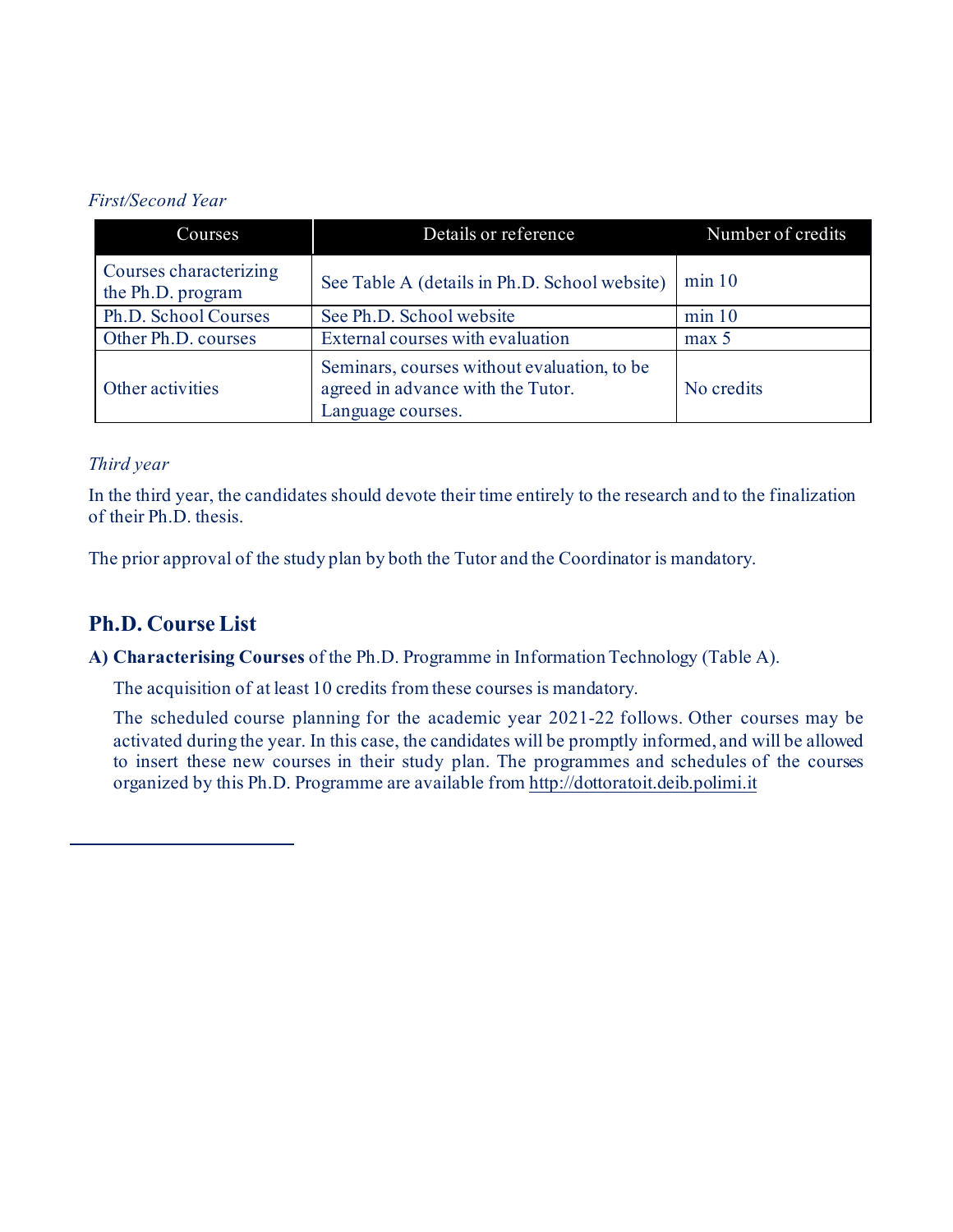### **Table A: PHD COURSES 2021-22 CHARACTERISING THE PHD PROGRAM**

| Course title                                                                    | <b>Professor in</b><br>charge       | <b>Lecturers</b>                                                                                                                                                                                   | <b>Tentative</b><br>schedule | Lang       | <b>CFU</b>     |
|---------------------------------------------------------------------------------|-------------------------------------|----------------------------------------------------------------------------------------------------------------------------------------------------------------------------------------------------|------------------------------|------------|----------------|
| <b>Advanced MEMS</b><br>gyroscopes                                              | <b>LANGFELDER</b><br><b>GIACOMO</b> | Giacomo Langfelder                                                                                                                                                                                 | Jan.-Feb. 2022               | <b>ENG</b> | 5              |
| Statistical Signal<br>Processing and Supervised<br>Learning                     | <b>SPAGNOLINI</b><br><b>UMBERTO</b> | Umberto Spagnolini                                                                                                                                                                                 | Feb.-Mar.2022                | <b>ENG</b> | 5              |
| Data and Results<br><b>Visualization</b>                                        | <b>LOIACONO</b><br><b>DANIELE</b>   | Daniele Loiacono                                                                                                                                                                                   | Dec. 2021                    | <b>ENG</b> | $\overline{5}$ |
| Signal integrity in very-<br>high speed digital circuits                        | <b>GERACI</b><br><b>ANGELO</b>      | Angelo Geraci                                                                                                                                                                                      | June 20-24,<br>2022          | <b>ENG</b> | 5              |
| Advances in Radiation<br>Detectors, Microelectronic<br>Readout and Applications | <b>CARMINATI</b><br><b>MARCO</b>    | Marco Carminati, 2 credits<br>Carlo Fiorini, 2 credits<br>Valerio Re, Università di<br>Bergamo, 1 credit                                                                                           | Feb. 2022                    | <b>ENG</b> | 5              |
| <b>Embedded</b> and Edge<br>ArtificialIntelligence                              | <b>ROVERI</b><br><b>MANUEL</b>      | Manuel Roveri                                                                                                                                                                                      | Jan.-Feb. 2022               | <b>ENG</b> | 5              |
| Model Predictive Control                                                        | <b>FARINA</b><br><b>MARCELLO</b>    | Marcello Farina, 2 credits<br>Lorenzo Fagiano, 2 credits<br>Riccardo Scattolini, 1 credit                                                                                                          | Nov.-Dec. 2021               | <b>ENG</b> | 5              |
| Reliable Computing<br><b>Systems</b>                                            | <b>CASSANO</b><br><b>LUCAMARIA</b>  | Luca Maria Cassano, 3 credits<br>Antonio Rosario Miele, 1<br>credit<br>Cristiana Bolchini, 1 credit                                                                                                | Spring 2022                  | <b>ENG</b> | 5              |
| Distributed a lgorithms for<br>optimization and control<br>overnetworks         | <b>PRANDINI</b><br><b>MARIA</b>     | Maria Prandini, 2 credits<br>Alessandro Falsone, 1 credit<br>Simone Garatti, 1 credit<br>Kostas Margellos, University<br>of Oxford, UK, 1 credit                                                   | Feb. 2022                    | <b>ENG</b> | 5              |
| <b>Advanced Deep Learning</b><br>Models and Methods                             | <b>BORACCHI</b><br><b>GIACOMO</b>   | Giacomo Boracchi, 1 credit<br>Matteo Matteucci, 1 credit<br>Alessandro Giusti, IDSIA,<br>CH, 1 credit<br>Jonathan Masci, NNAISENSE<br>SA, CH, 1 credit<br>Luigi Malagò, RIST,<br>Romania, 1 credit | Feb. 21-25,<br>2022          | <b>ENG</b> | 5              |
| Machine Learning<br>Methods for<br><b>Communication Networks</b><br>and Systems | <b>MUSUMECI</b><br><b>FRANCESCO</b> | Francesco Musumeci                                                                                                                                                                                 | Dec. 2021                    | <b>ENG</b> | 5              |
| Online Learning and<br>Monitoring                                               | <b>TROVO'</b><br><b>FRANCESCO</b>   | Francesco Trovò, 2 credits<br>Giacomo Boracchi, 3 credits                                                                                                                                          | Feb. 2022                    | <b>ENG</b> | $\overline{5}$ |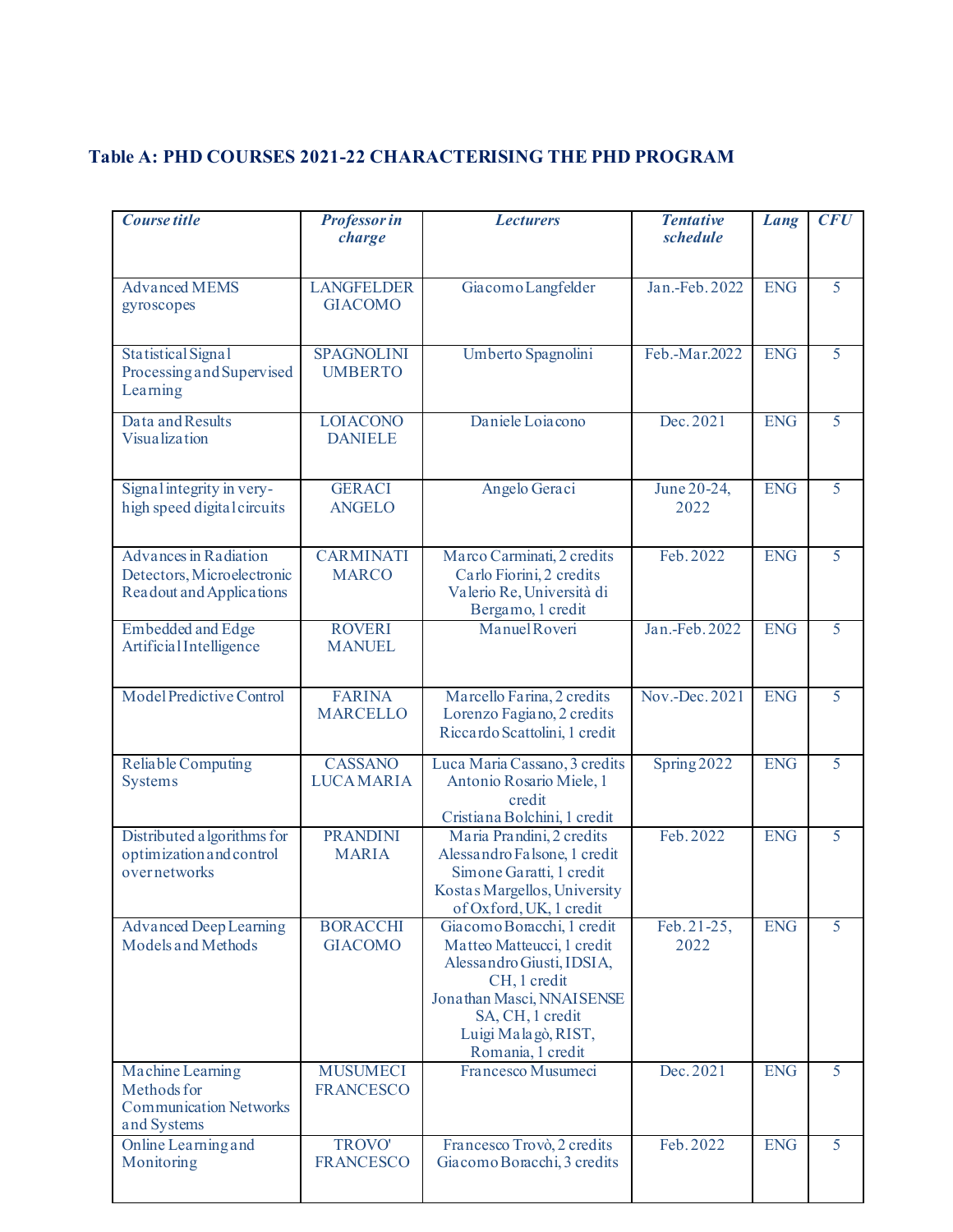| <b>Introduction to Quantum</b><br>Computing <sup>1</sup>                                                                                       | <b>PELOSI</b><br><b>GERARDO</b>     | Gerardo Pelosi, 3 credits<br>Alessandro Barenghi, 2 credits                                    | Feb. 2022        | <b>ENG</b> | 5 |
|------------------------------------------------------------------------------------------------------------------------------------------------|-------------------------------------|------------------------------------------------------------------------------------------------|------------------|------------|---|
| Reinforcement Learning                                                                                                                         | <b>RESTELLI</b><br><b>MARCELLO</b>  | Marcello Restelli, 2 credits<br>Alberto Maria Metelli, 3<br>credits                            | Mar.-May 2022    | <b>ENG</b> | 5 |
| <b>Introduction to Quantum</b><br>Mechanics and to<br>Quantum Information <sup>1</sup>                                                         | <b>MARTINELLI</b><br><b>MARIO</b>   | Mario Martinelli, 3 credits<br>Gerardo Pelosi, 2 credits                                       | May-June 2022    | <b>ENG</b> | 5 |
| Design of Real-Time and<br>Mixed-Criticality Systems                                                                                           | <b>FORNACIARI</b><br><b>WILLIAM</b> | Zhishan Guo, University of<br>Central Florida, US, 3 credits<br>Federico Reghenzani, 2 credits | May-June<br>2022 | <b>ENG</b> | 5 |
| Organic Electronics:<br>principles, devices and<br>applications                                                                                | <b>NATALI</b><br><b>DARIO</b>       | Dario Natali                                                                                   | Jan-Feb. 2022    | <b>ENG</b> | 5 |
| Parallel Computing on<br>Traditional (core-based)<br>and Emerging (GPU-<br>based) Architectures<br>through OPENMP and<br><b>OPENACC/OPENCL</b> | <b>BREVEGLIERI</b>                  | Maurizio Cremonesi,<br>CINECA, 3 credits<br>researchers of the CINECA<br>staff(TBD), 2 credits | May-June 2022    | <b>ENG</b> | 5 |
| Object-Oriented Modelling<br>and Simulation                                                                                                    | <b>CASELLA</b><br><b>FRANCESCO</b>  | Francesco Casella, 4 credits<br>Gianni Ferretti, 1 credit                                      | Oct. 2022        | <b>ENG</b> | 5 |
| IT perspective on Business<br>Process Management                                                                                               | <b>PLEBANI</b><br><b>PIERLUIGI</b>  | Pierluigi Plebani, 3 credits<br>Monica Vitali, 2 credits                                       | April/May 2022   | <b>ENG</b> | 5 |

<sup>1</sup> It is possible to insert in the Study Plan only one of these two courses: Introduction to Quantum Computing and Introduction to Quantum Mechanics and to Quantum Information.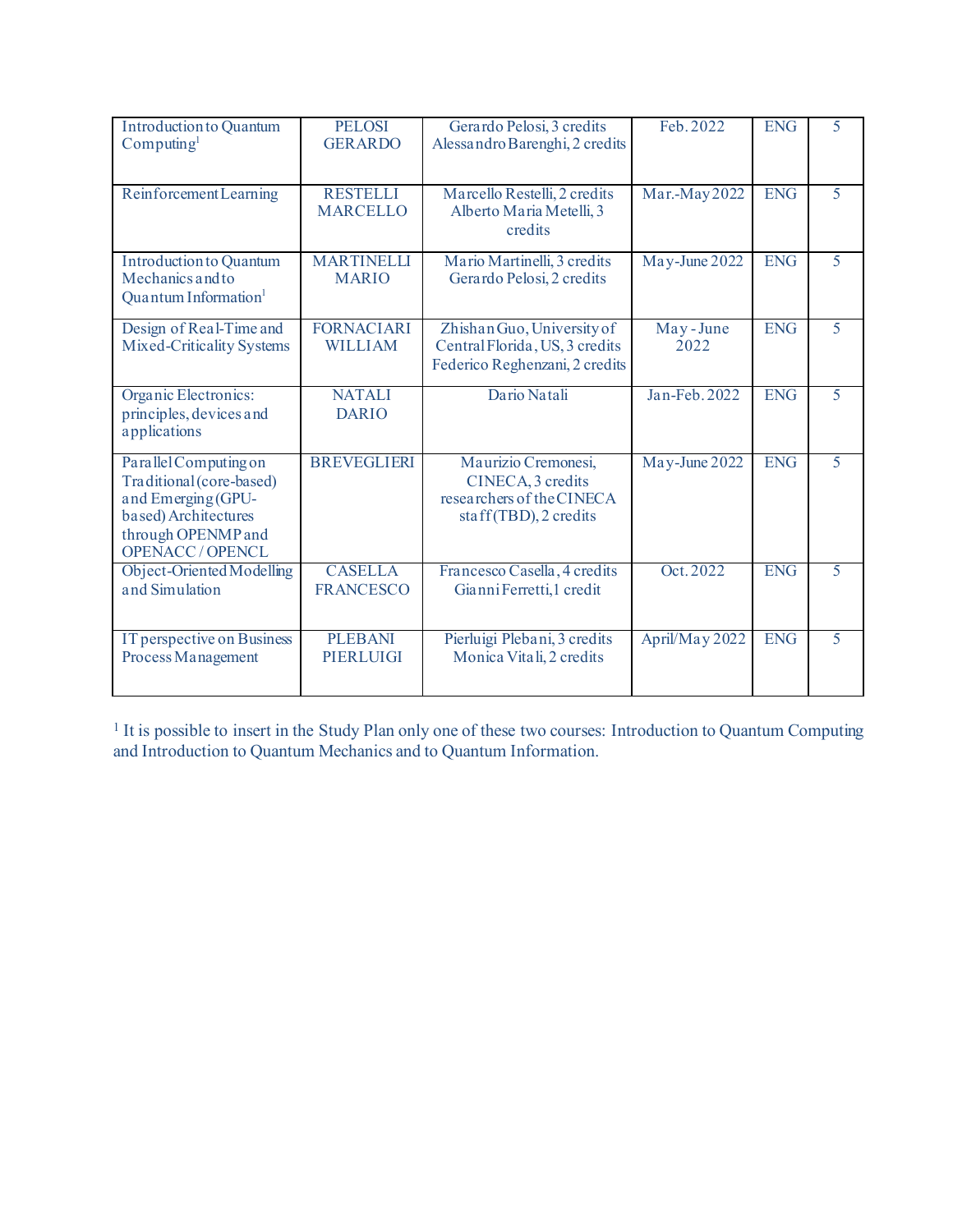#### **B) Ph.D. School Courses**

The Ph.D. School of the Politecnico di Milano proposes a set of general and inter-doctoral courses aimed at training the Ph.D. candidates in soft and transferable skills. The skills and abilities provided by these courses are expected to help candidates across different areas of their careers in order to respond to the rapidly evolving needs of the global economy and society at large. The acquisition of at least 10 credits from these courses is mandatory.

The list of Ph.D. School courses activated for the 2021-22 A.Y. is available on the website http://www.dottorato.polimi.it/en/during-your-phd/phd-level-courses/

| <b>COURSE TITLE</b>                                                                      | <b>PROFESSOR IN</b><br><b>CHARGE</b> |
|------------------------------------------------------------------------------------------|--------------------------------------|
| Ethics in Research                                                                       | Aliverti                             |
| Advanced Interaction Skills for Academic Professionals                                   | Arnaboldi                            |
| English for Academic Communication                                                       | <b>Biscari</b>                       |
| Epistemology of Scientific and Technological Research<br>(Technologies Reshaping Humans) | Chiodo                               |
| Professional Communication                                                               | Di Blas                              |
| The Copernicus Green Revolution for Sustainable Development                              | Gianinetto                           |
| Sustainability Metrics, Life Cycle Assessment and<br><b>Environmental Footprint</b>      | Lavagna                              |
| <b>Project Management (in Action)</b>                                                    | Mancini                              |
| La comunicazione nella scienza                                                           | Paganoni                             |
| Practicing research collaboration / La pratica della<br>collaborazione nella ricerca     | Pizzocaro                            |
| Science, Technology, Society and Wikipedia                                               | Raos                                 |
| Introduction to academic research                                                        | Volontè                              |

The following courses are suggested to IT PhD candidates:

PhD candidates can choose also other courses from the PhD School list of courses. In particular, participation in courses on research management and project management are encouraged.

#### **C)** Ot**her** Ph.D. courses

A maximum of 5 credits can be obtained by choosing among courses provided by other Ph.D. Programmes at Politecnico di Milano and/or external Institutions.

#### **D) Preparatory courses**

If the Advisor and the Tutor find it useful or necessary for the candidate to attend preparatory courses (chosen among the courses activated at the Politecnico di Milano), the Faculty Board of the Ph.D.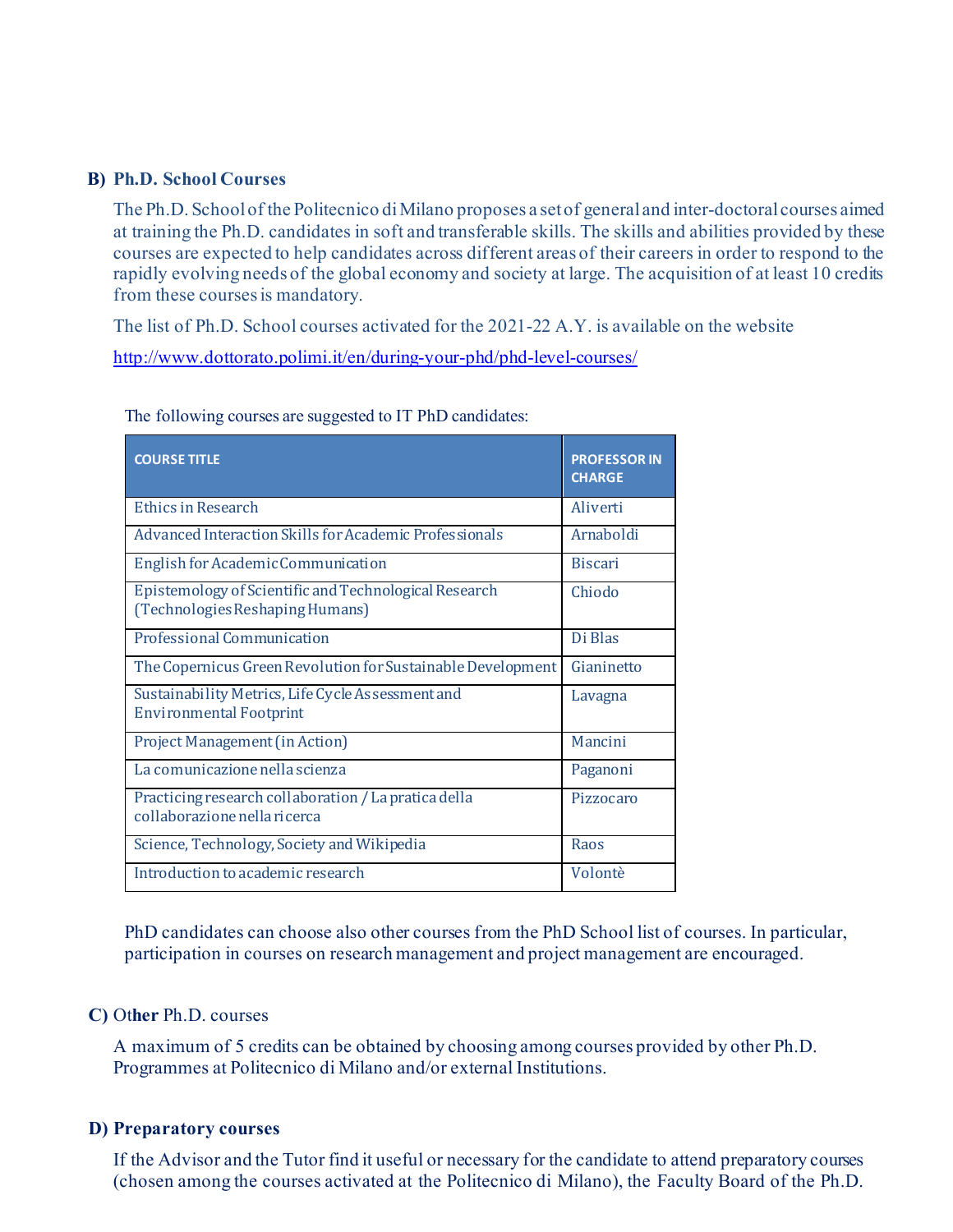Programme may assign some extra-credits to be acquired to complete the training path. The credits acquired in this way will be considered as additional to the mandatory credits to be acquired with Ph.D. courses.

A preparatory course for early stage researchers, entitled "Being a researcher", is available on line as a MOOC at [https://www.pok.polimi.it/,](https://www.pok.polimi.it/) where also other preparatory course of general interest can be found.

#### **E) Specialistic courses, long-training seminars**

The attendance of specialistic courses, workshops, schools, seminar cycles is strongly encouraged and (if these seminars, workshops are certified and evaluated) may earn the candidates further credits, subject to the prior approval of the study plan submitted by the candidate. These courses and workshops can be inserted in the study plan, even if they are not evaluated (and therefore not qualified as credits), as optional "additional courses".

#### **F) Language courses**

Language courses (English, Italian as a foreign language, German, Chinese, other European languages) are offered by the Politecnico di Milano to Ph.D. candidates and enrolled students in general. The detailed list and calendar are published on the Politecnico web site before the beginning of each semester. The IT Ph.D. Programme supports the enrolment in these courses, refunding the registration fee.

#### **6.4 Presentation of the study plan**

Ph.D. candidates must submit a study plan, which may be revised periodically, in order to accommodate for possible modifications, or needs motivated by the development of their Ph.D. career. The study plans must be approved by the Tutor and by the Ph.D. program vice-Coordinator in the Area of the Ph.D. candidate.

### **6.5 Yearly evaluations**

Candidates present their work to the Faculty Board at least once a year. In particular, the candidates must undergo an annual evaluation in order to be admitted to the following Ph.D. year. The third year evaluation establishes the candidate's admission to the final Ph.D. defense.

As a result of each annual evaluation, the candidates who pass the exam receive an evaluation (A/B/C/D) and may proceed with the enrolment for the following year. Candidates who do not pass the exam are qualified either as "Repeating candidate" (Er) or "Unable to carry on with the Ph.D. (Ei)". In the former case (Er), the candidates are allowed to repeat the Ph.D. year at most once. The Ph.D. scholarships (if any) are suspended during the repetition year. In the latter case (Ei) the candidates are excluded from the Ph.D. programme and lose their scholarships (if any).

Should the Faculty Board directly assign an exclusion evaluation (Ei) without a previous repetition year, the decision must be properly motivated, and validated by the Ph.D. School.

After the final year, candidates who have achieved sufficient results but need more time to conclude their research work and write their theses may obtain the admission to a further year.

### **6.5 Ph.D. thesis preparation**

The main objective of the Ph.D. career is the development of an original research contribution. The Ph.D. thesis is expected to contribute to the advancement of the knowledge in the candidate's research field.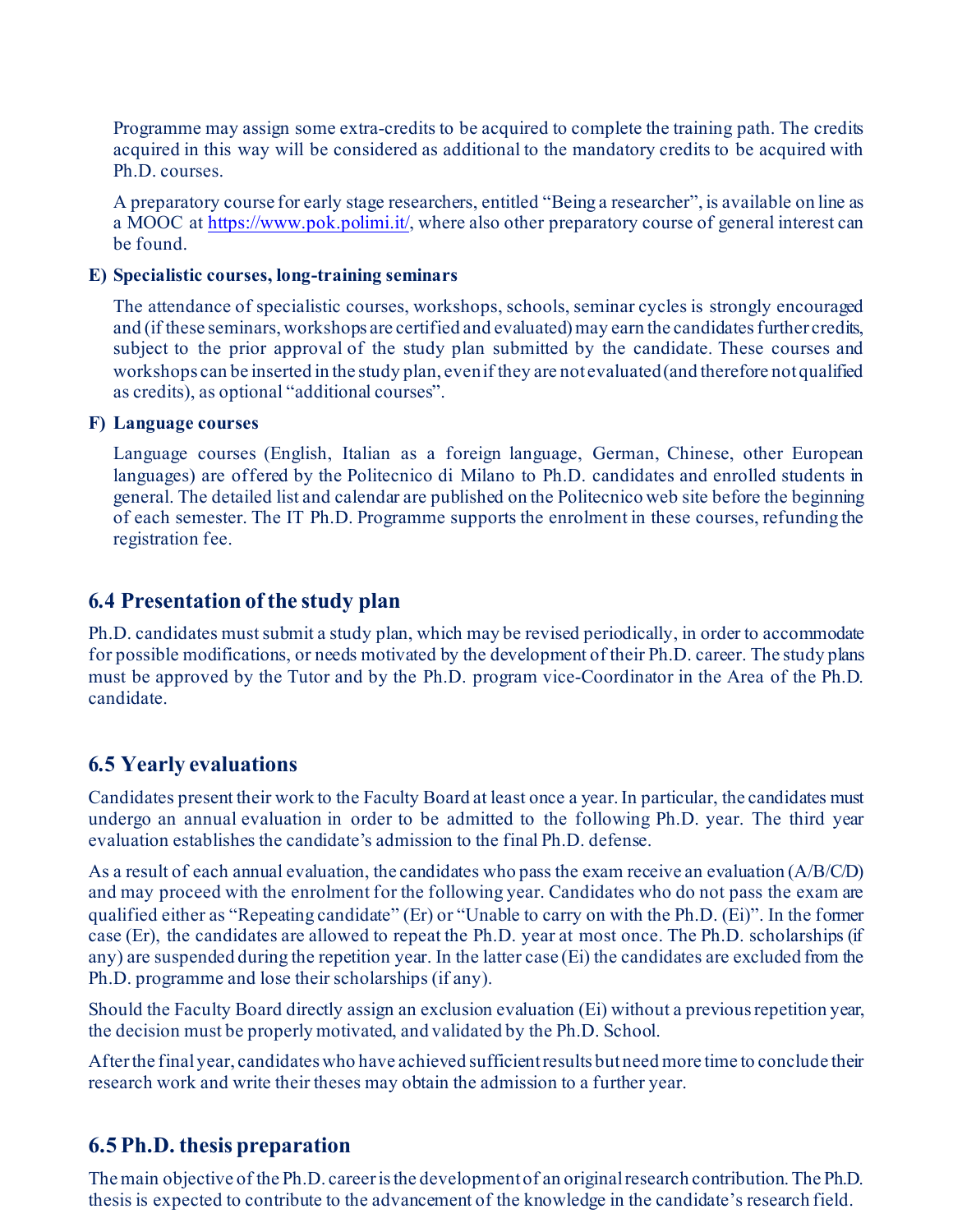The Ph.D. study and research work is carried out, full time, during the three years of the Ph.D. course. Stages or study periods in (Italian or international) companies or external institutions may complete the candidate's preparation.

The thesis must be coherent with the research issues developed in the Department where the Ph.D. Programme is developed.

The candidate must present an original thesis, discussing its contribution to the state of the art in the research field in the research community.

The Ph.D. research is developed following the lead of a supervisor, who supports the candidate in the setting out and in the everyday activities regarding the thesis development.

At the conclusion of the Ph.D. studies, the Faculty Board evaluates the candidates. Candidates who receive a positive evaluation submit their theses to two external reviewers for refereeing. If the evaluation provided by the reviewers is positive (or after the revisions required by the external reviewers), the candidates defend their thesis in a final exam, in front of a Committee composed of three members (at least two of which must be external experts).

### **6.7 Laboratories**

The Dipartimento di Elettronica, Informazione e Bioingegneria hosts many laboratories for Computer Science and Engineering, Systems and Control, Electronics, and Telecommunications, and participates in interdepartmental laboratories. Professional technicians continuously update the laboratory infrastructures and assist researchers and students.

The list of laboratories is provided on the following website: https:/[/www.deib.polimi.it/eng/laboratories](http://www.deib.polimi.it/eng/laboratories)

### **6.8 IT Ph.D. Secretariat**

This Office provides information about teaching activities and support about the formal aspects of the Ph.D. programme. In particular, candidates are informed about deadlines to be respected, how to enter the study plans, training, etc. The Office provides information about the possibility of joining a double doctorate course in agreement with foreign universities.

Foreign students are also supported by specific services that offer support to cope with administrative issues (visa, residence permits, documents, and so on to access Italian language courses, and housing.

E-mail address[: phd-inf@polimi.it](mailto:phd-inf@polimi.it)

#### **Information Technology Ph.D. head of administration**

Fabio Conti – Tel. 02 2399 3431 E-mail address[: fabio.conti@polimi.it](mailto:fabio.conti@polimi.it)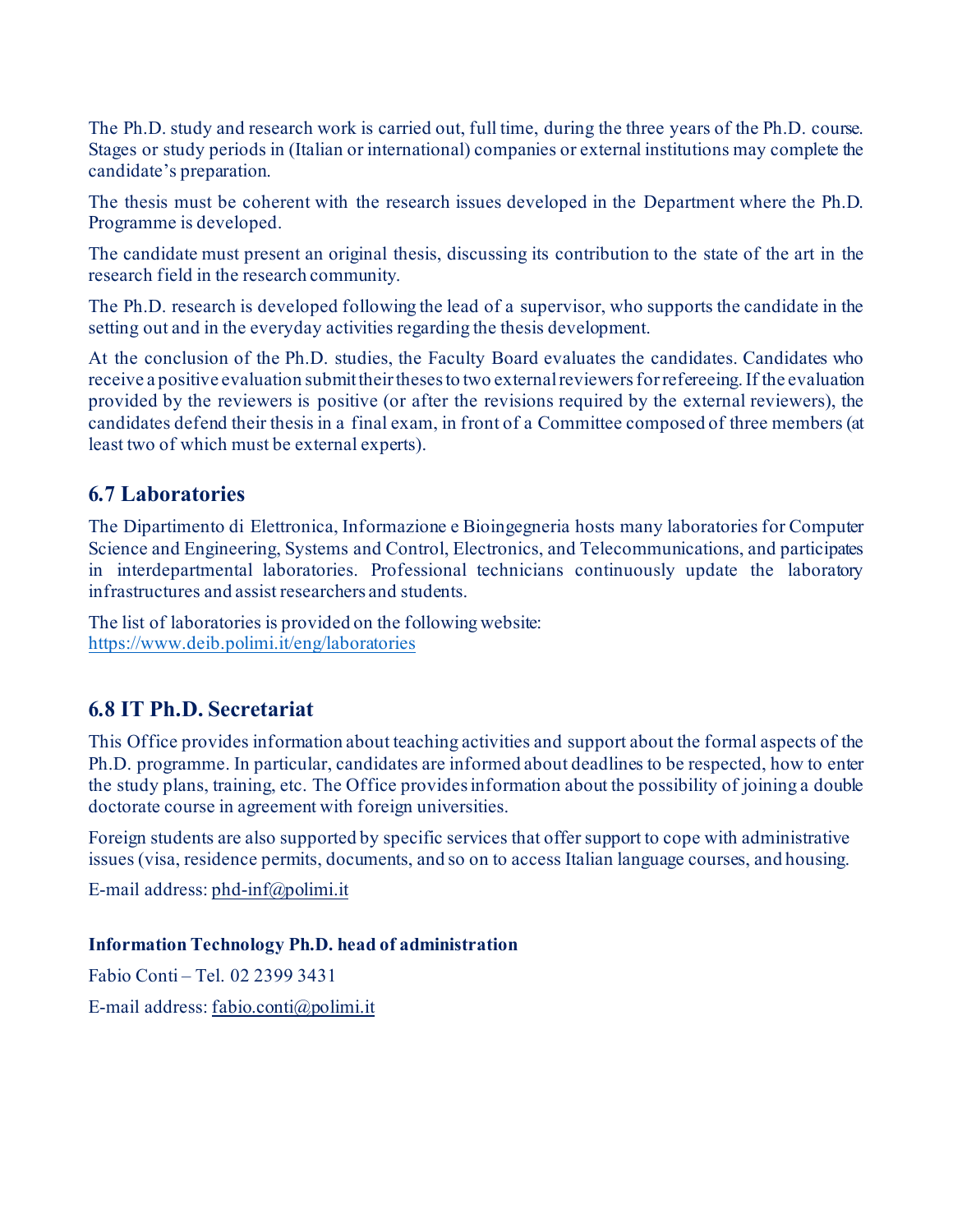## 7. Internationalization and interdisciplinarity

Carrying out study and research activities at external sites is strongly recommended.

Long stays are possible for up to 18 months. Scholarships are increased by 50% (of the base scholarship as defined at national level) for a maximum of 6 months abroad. The external visit requires a formal approval by the Faculty Board. Additional funds for long travel/visits abroad may be available from various Ph.D. fundings. Additional support may come from research funds and from teaching assistant activity ( $\leq 40$  hours/year).

Politecnico di Milano supports joint Ph.D. paths with International Institutions, as well as joint and double Ph.D. programmes. Further information is available on the Ph.D. School website and on the Ph.D. Program website.

Interaction with non-academic sectors provides significant benefits to doctoral candidates as well as to research- and innovation-intensive employment sectors. Direct exposure to the challenges and opportunities in non-academic sectors of economy and society at large is fostered by networking, connectivity, inter-sectoral mobility and wide access to knowledge. In particular, the Ph.D. Programme in Information Technology collaborates with the following research agencies and/or industrial partners.

| <b>INFN ISTITUTO NAZIONALE DI FISICA</b><br><b>NUCLEARE</b> | <b>Research Institution</b> |
|-------------------------------------------------------------|-----------------------------|
| TELECOM ITALIA S.P.A.                                       | R&D Company                 |
| <b>IIT - ISTITUTO ITALIANO DI</b><br><b>TECNOLOGIA</b>      | <b>Research Institution</b> |
| ST MICROELECTRONICS S.R.L.                                  | R&D Company                 |
| MICRON SEMICONDUCTOR ITALY<br>S.R.L.                        | R&D Company                 |
| RSE - RICERCA SUL SISTEMA<br><b>ENERGETICO S.P.A.</b>       | R&D Company                 |
| <b>EIT DIGITAL</b>                                          | <b>Research Institution</b> |
| <b>IBM ITALIA</b>                                           | R&D Company                 |
| <b>CNR-ITIA</b>                                             | <b>Research Institution</b> |
| <b>ABB</b>                                                  | R&D Company                 |
| <b>PIRELLI</b>                                              | R&D Company                 |
| <b>SECURITY REPLY S.R.L.</b>                                | R&D Company                 |
| <b>ENI</b>                                                  | R&D Company                 |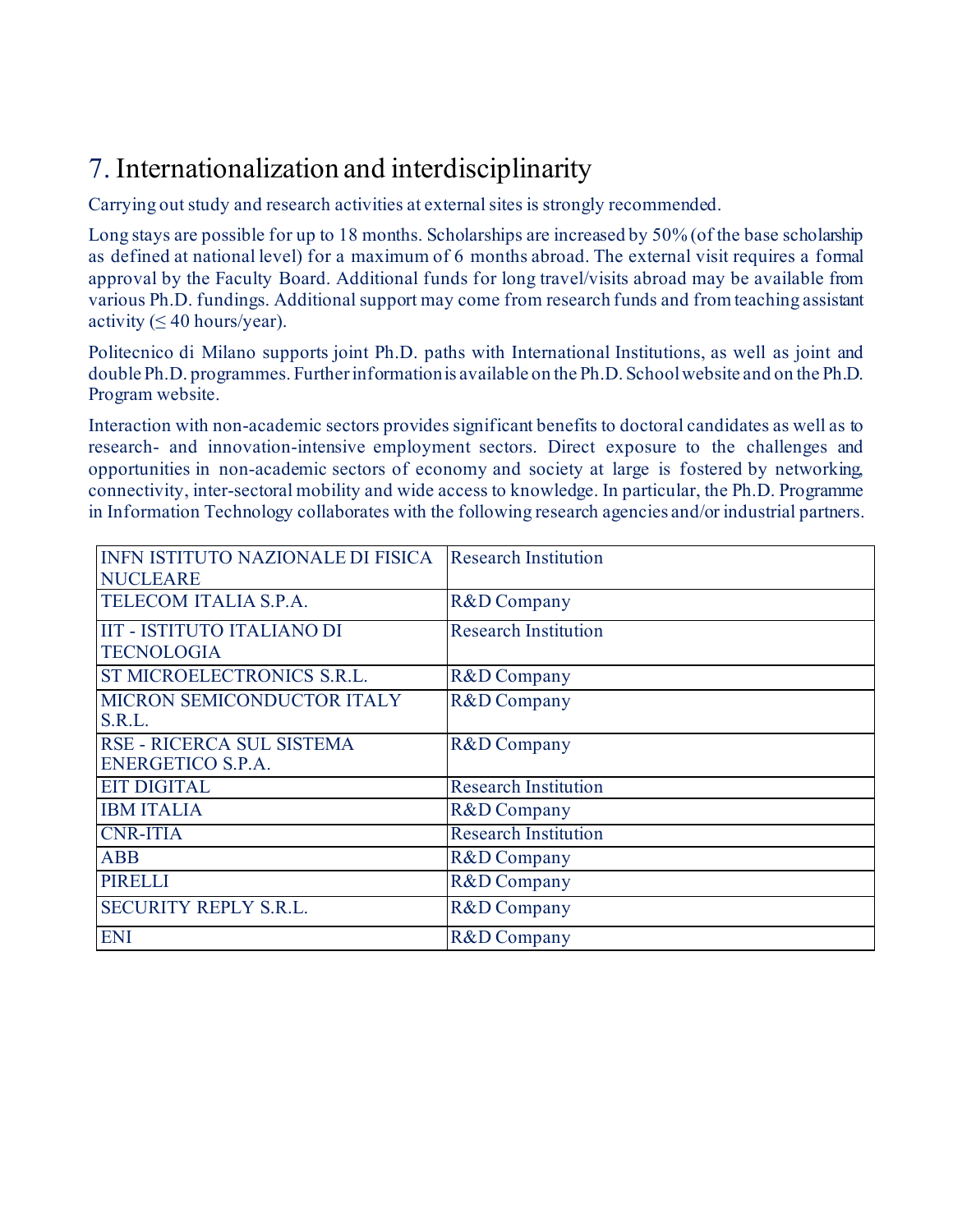## Attachment A1 – Ph.D. Programme Coordinator

#### **Short CV of Programme Coordinator**

*Barbara Pernici* is full professor in Computer Engineering at the Politecnico di Milano since 1993. She leads the Information Systems group in the Department of Electronics, Information and Bioengineering. Her research interests include adaptive information systems, data quality, IS energy efficiency, and extracting located images from social media. She has published more than 60 papers in international journals and about 350 papers at international level. She has lead the information systems group of Politecnico di Milano in many projects, among which the European FP7 projects on energy efficiency ECO2Clouds and GAMES (Green Active Management of Energy in Service Centers, where she was the scientific leader for the project). She currently participates in the EU H2020 project CROWD4SDG, as PoliMi unit leader. She was an elected chair of TC8 Information Systems of the International Federation for Information Processing (IFIP), of IFIP WG on Information Systems Design, vice-chair of the IFIP WG on Services-Oriented Systems, and chair of the Steering Committee of the international Conference on Advanced Information Systems Engineering (CAiSE). She has chaired or cochaired main conferences, as general chair or program chair, including CAiSE, ER, BPM, ICSOC, Coopis, tracks in ICSE and ICIS. She is responsible of the editorial board of PoliMi-SpringerBriefs and she is member of the editorial boards of ACM TWeb, IEEE Trans. on Services Computing, and Business & Information Systems Engineering Journal. She was Dean of the Ph.D. School of Politecnico di Milano and member of the Academic Senate of Politecnico di Milano.

Web site:<http://pernici.faculty.polimi.it/>